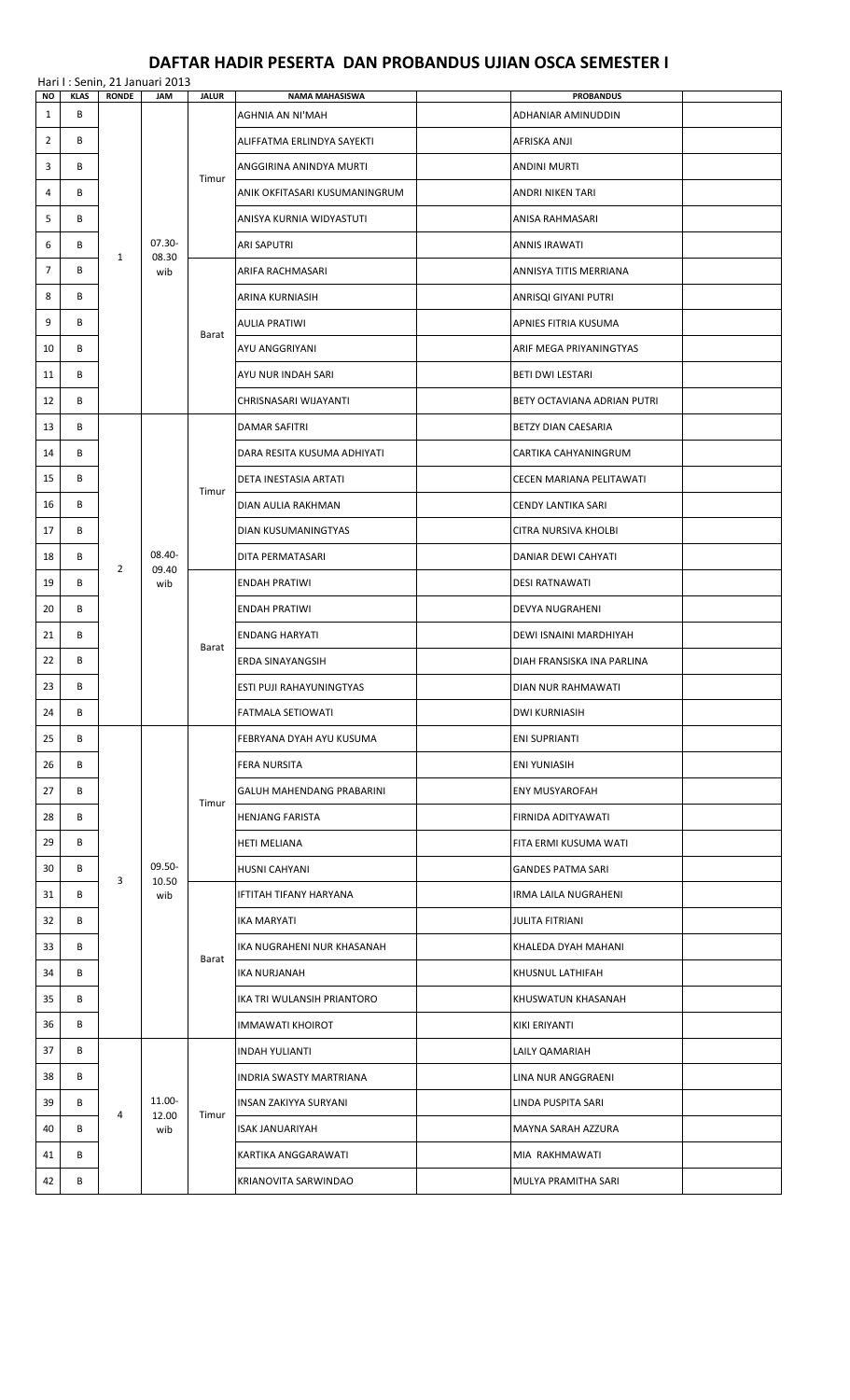| 43 | В |   |                        | Barat          | LHUT FHIYANA FAHRUR        | MUTI'AH EVA PUTRI                         |  |
|----|---|---|------------------------|----------------|----------------------------|-------------------------------------------|--|
| 44 | B |   | 11.00-<br>12.00<br>wib |                | LIA KUSUMA NINGRUM         | NORAVITA                                  |  |
| 45 | B | 4 |                        |                | LILIS NURUL KHUSNA         | NURAZIZAH                                 |  |
| 46 | B |   |                        |                | LUSIANA NOVITA             | NURJANAH                                  |  |
| 47 | B |   |                        |                | MEILA ABROR NURAINI        | NURMA VIN WIDYANTI                        |  |
| 48 | В |   |                        |                | MELANI PRAMUDITA RAZANAH   | NYUN ASTANGUNILAH YAESTIN                 |  |
| 49 | B |   |                        |                | <b>NORMA JUITA</b>         | PRISMA AMALIA PUTRI                       |  |
| 50 | В |   |                        | Timur          | NUR FITRIANA HANDAYANI     | PUTRI MEKA ISNINASARI                     |  |
| 51 | B |   |                        |                | <b>NUR FUJI HANDAYANI</b>  | PUTRI RATNASARI                           |  |
| 52 | B |   |                        |                | NURMALA WIDYA ABSARI       | QASILDA ALVISYAHRIYAH HADIYONO            |  |
| 53 | B |   |                        |                | NURMANINGRUM FAUZANAH      | RATNA DYAH SAWITRI                        |  |
| 54 | В | 5 | 13.00-<br>14.00        |                | PRASTIWI RIMA PAHLAWAN     | RATNA KURNIAWATI                          |  |
| 55 | В |   | wib                    |                | PUJIASTUTI                 | RIMA YUFITANINGRUM                        |  |
| 56 | B |   |                        |                | RAHAYU SRI NINGSIH         | RIZQI PUTRI PHINASTI                      |  |
| 57 | В |   |                        |                | RENI PRAMESWARI            | ROSYIDA SYAIDA                            |  |
| 58 | B |   |                        | Barat          | RIKA AGUSTINA              | SHAFIRA FAJRIN                            |  |
| 59 | B |   |                        |                | RINA ASTARI                | SILVIA DIAH AYU WULANDARI                 |  |
| 60 | B |   |                        |                | RINA HANDAYANI             | SILVIA RETNO WIDYASTUTI                   |  |
| 61 | В |   | 14.10-<br>15.10<br>wib | Timur<br>Barat | RIRIN DWI ARIANTI          | SUPRIANTI                                 |  |
| 62 | B | 6 |                        |                | SETA PRABANINGTYAS         | TAMI LIYANA                               |  |
| 63 | B |   |                        |                | SITI LUGYTHA               | TIARA EKA JULIA                           |  |
| 64 | В |   |                        |                | SURYANI                    | VINTIFFANI INAYATIH                       |  |
| 65 | В |   |                        |                | <b>TIAZH OKTAVIANI</b>     | WIDI ASTUTI                               |  |
| 66 | В |   |                        |                | TRI ASTUTI                 | WINDA DWI KURNIASIH                       |  |
| 67 | В |   |                        |                | <b>UMI HANDAYANI</b>       | <b>WULAN PRATIWI</b>                      |  |
| 68 | B |   |                        |                | <b>VERA DEVITTA</b>        | YULIANA INDAH SETYANINGRUM                |  |
| 69 | В |   |                        |                | WIJI ASIH                  | DYAH AMINATUN NI'MAH                      |  |
| 70 | B |   |                        |                | YULI KURNIASIH             | <b>EFRY SUSANTI</b>                       |  |
| 71 | C |   |                        |                | YAYANG ENIYANA CHANDRA     | EKA PUTRI AYUNING TYAS                    |  |
| 72 | C |   |                        |                | YULIA TRILITA              | EKA SEPTININGRUM                          |  |
| 73 | C |   |                        |                | AGUSTINA AYU YUDHA PERWIRA | YULIA UTAMI                               |  |
| 74 | C |   |                        |                | ALFIYATUN CHASANAH         | ERNI UTAMI                                |  |
| 75 | C |   |                        |                | ANISA GITA IRIANTI SUPARNO | ESTU PRASETYANINGSIH                      |  |
| 76 | C |   |                        | Timur          | APRILIA PUTRI ANDAYANI     | EVI NUR ISNAINI                           |  |
| 77 | C |   |                        |                | ARUM DIANAWATI             | FAHRUNISA MANDALANI                       |  |
| 78 | C |   | $15.30 -$              |                | AULIA FITRIYANI MASFUQAH   | <b>FENY ARYANI</b>                        |  |
| 79 | C | 7 | 16.30<br>wib           |                | BAMEGASARI                 | FITRI RATNASARI                           |  |
| 80 | C |   |                        |                | <b>BETTY SURYANI</b>       | FITRI REKYAN MARTA WORO<br><b>HAPSARI</b> |  |
| 81 | C |   |                        | Barat          | CITRA SEPTYANINGRUM        | FITRIANA PUSPITASARI                      |  |
| 82 | C |   |                        |                | <b>DESI SUSILAWATI</b>     | <b>GALIH KUSUSILONINGRUM</b>              |  |
| 83 | C |   |                        |                | DESTI WULANDARI            | HALA ALFI FADLIANA                        |  |
| 84 | C |   |                        |                | DINI FATMAWATI             | <b>INDRIYANI</b>                          |  |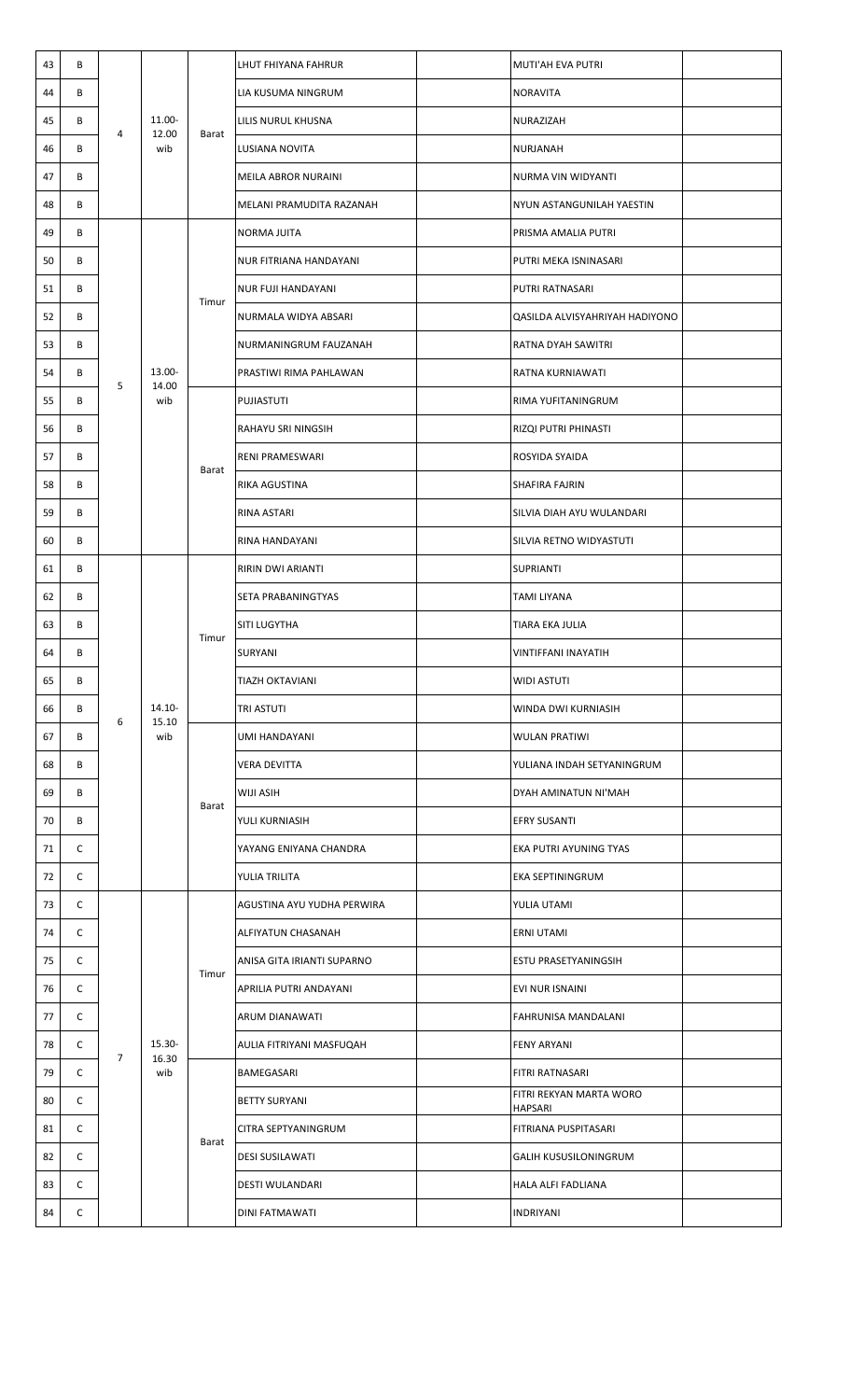|                | Hari II : Selasa, 22 Januari 2013 |                |                           |                            |                                               |            |                                       |            |  |
|----------------|-----------------------------------|----------------|---------------------------|----------------------------|-----------------------------------------------|------------|---------------------------------------|------------|--|
| <b>NO</b><br>1 | <b>KLAS</b><br>C                  | <b>RONDE</b>   |                           | <b>JALUR</b><br><b>JAM</b> | <b>NAMA MAHASISWA</b><br>DYAH AMINATUN NI'MAH | <b>TTD</b> | <b>PROBANDUS</b><br>AGHNIA AN NI'MAH  | <b>TTD</b> |  |
| $\overline{2}$ | C                                 |                |                           |                            | EFRY SUSANTI                                  |            | ALIFFATMA ERLINDYA                    |            |  |
| 3              | C                                 |                |                           |                            | EKA PUTRI AYUNING TYAS                        |            | SAYEKTI<br>ANGGIRINA ANINDYA MURTI    |            |  |
|                |                                   | $\mathbf{1}$   |                           | Timur                      |                                               |            | ANIK OKFITASARI                       |            |  |
| 4              | C                                 |                |                           |                            | EKA SEPTININGRUM                              |            | KUSUMANINGRUM                         |            |  |
| 5              | C                                 |                |                           |                            | YULIA UTAMI                                   |            | ANISYA KURNIA WIDYASTUTI              |            |  |
| 6              | C                                 |                | $07.30 -$<br>08.30        |                            | ERNI UTAMI                                    |            | ARI SAPUTRI                           |            |  |
| 7              | C                                 |                | wib                       | Barat                      | ESTU PRASETYANINGSIH                          |            | ARIFA RACHMASARI                      |            |  |
| 8              | C                                 |                |                           |                            | EVI NUR ISNAINI                               |            | ARINA KURNIASIH                       |            |  |
| 9              | C                                 |                |                           |                            | FAHRUNISA MANDALANI                           |            | AULIA PRATIWI                         |            |  |
| 10             | C                                 |                |                           |                            | <b>FENY ARYANI</b>                            |            | AYU ANGGRIYANI                        |            |  |
| 11             | C                                 |                |                           |                            | FITRI RATNASARI                               |            | AYU NUR INDAH SARI                    |            |  |
| 12             | C                                 |                |                           |                            | FITRI REKYAN MARTA WORO<br><b>HAPSARI</b>     |            | CHRISNASARI WIJAYANTI                 |            |  |
| 13             | C                                 |                |                           |                            | FITRIANA PUSPITASARI                          |            | DAMAR SAFITRI                         |            |  |
| 14             | C                                 |                |                           |                            | GALIH KUSUSILONINGRUM                         |            | DARA RESITA KUSUMA<br><b>ADHIYATI</b> |            |  |
| 15             | C                                 |                |                           |                            | HALA ALFI FADLIANA                            |            | DETA INESTASIA ARTATI                 |            |  |
| 16             | C                                 |                |                           | Timur                      | <b>INDRIYANI</b>                              |            | DIAN AULIA RAKHMAN                    |            |  |
| 17             | C                                 |                |                           |                            | <b>INENE GUGU Q.RIA</b>                       |            | DIAN KUSUMANINGTYAS                   |            |  |
| 18             | C                                 |                | $08.40 -$<br>09.40<br>wib |                            | ISMATUL KHASANAH                              |            | DITA PERMATASARI                      |            |  |
| 19             | C                                 | $\overline{2}$ |                           | Barat                      | ISMATUL KHOLIDAH                              |            | ENDAH PRATIWI                         |            |  |
| 20             | C                                 |                |                           |                            | <b>ISTIQOMAH</b>                              |            | ENDAH PRATIWI                         |            |  |
| 21             | C                                 |                |                           |                            | KHOIRUN NISA                                  |            | ENDANG HARYATI                        |            |  |
| 22             | C                                 |                |                           |                            | YULIYANA PERTIWI                              |            | ERDA SINAYANGSIH                      |            |  |
| 23             | C                                 |                |                           |                            | LINA FITRIANI AMILLAH                         |            | ESTI PUJI RAHAYUNINGTYAS              |            |  |
| 24             | C                                 |                |                           |                            | LULUK AGIETHA                                 |            | FATMALA SETIOWATI                     |            |  |
| 25             | C                                 |                |                           | Timur                      | MIMFAATI NUR ANNISA                           |            | FEBRYANA DYAH AYU<br>KUSUMA           |            |  |
| 26             | C                                 |                |                           |                            | MUAFIQOH DWIARINI                             |            | FERA NURSITA                          |            |  |
| 27             | C                                 |                |                           |                            | <b>MUSTIKA SARI</b>                           |            | <b>GALUH MAHENDANG</b>                |            |  |
| 28             | C                                 |                |                           |                            | NITA DANA TAMARA                              |            | PRABARINI<br><b>HENJANG FARISTA</b>   |            |  |
| 29             | C                                 |                |                           |                            | NURIKA RISKI RAMDANI                          |            | HETI MELIANA                          |            |  |
| 30             | $\mathsf{C}$                      |                | $09.50 -$                 |                            | NURMALA SARI                                  |            | HUSNI CAHYANI                         |            |  |
| 31             | C                                 | 3              | 10.50<br>wib              |                            | OKTARIA CHOIRUL IRDA KARISA                   |            | IFTITAH TIFANY HARYANA                |            |  |
| 32             | C                                 |                |                           |                            | OKVITA NURROCHMAH                             |            | IKA MARYATI                           |            |  |
| 33             | C                                 |                |                           |                            | PRASIWI WULANDARI                             |            | IKA NUGRAHENI NUR                     |            |  |
| 34             | C                                 |                |                           | Barat                      | PUTRI ARININGRUM                              |            | KHASANAH<br>IKA NURJANAH              |            |  |
| 35             | C                                 |                |                           |                            | PUTRI NOVI NURHIDAYAH                         |            | IKA TRI WULANSIH PRIANTORO            |            |  |
| 36             | C                                 |                |                           |                            | RABIATUL ADAWIYAH                             |            | IMMAWATI KHOIROT                      |            |  |
| 37             | C                                 |                |                           |                            | RAUDLOTUL BADI'AH                             |            | INDAH YULIANTI                        |            |  |
| 38             | C                                 |                |                           |                            | <b>RENITA</b>                                 |            | INDRIA SWASTY MARTRIANA               |            |  |
| 39             | C                                 |                | 11.00-                    | Timur                      | RESTU WIJAYANTI                               |            | INSAN ZAKIYYA SURYANI                 |            |  |
|                |                                   | 4              | 12.00                     |                            |                                               |            |                                       |            |  |
| 40             | C                                 |                | wib                       |                            | RIA VIANTIKA TRILINDARTI                      |            | ISAK JANUARIYAH                       |            |  |
| 41             | C                                 |                |                           |                            | RIFA NOVIANA                                  |            | KARTIKA ANGGARAWATI                   |            |  |
| 42             | C                                 |                |                           |                            | RITMA IKHTIARINI                              |            | KRIANOVITA SARWINDAO                  |            |  |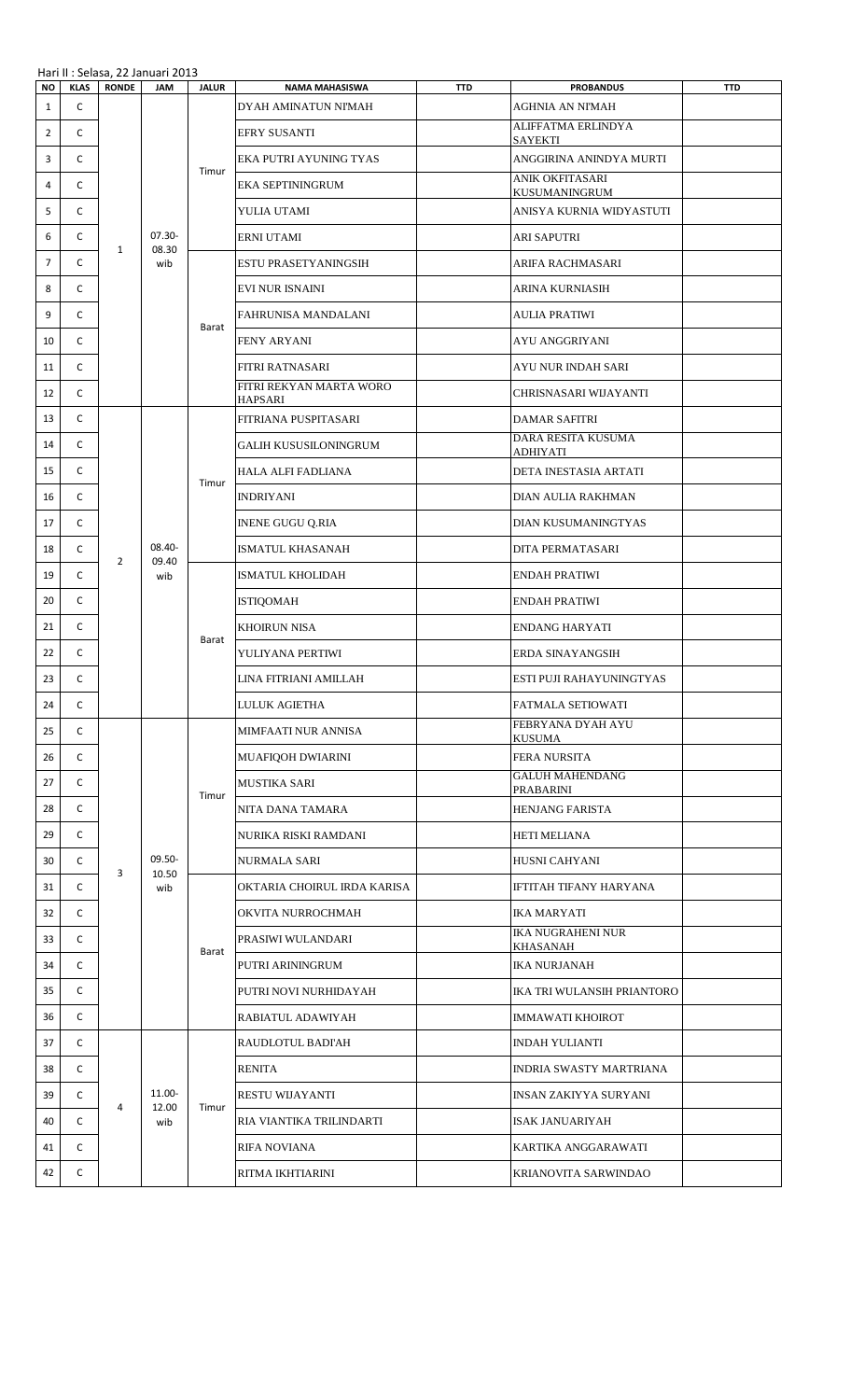| 43 | C |                |                        |                         | RIZKANALIA PUMITA           | LHUT FHIYANA FAHRUR           |  |
|----|---|----------------|------------------------|-------------------------|-----------------------------|-------------------------------|--|
| 44 | C |                | 11.00-<br>12.00<br>wib | Barat                   | SATITI VENNY INGGRIANI      | LIA KUSUMA NINGRUM            |  |
| 45 | C |                |                        |                         | SEPTIANA RAHMA NARISWARI    | LILIS NURUL KHUSNA            |  |
| 46 | C | 4              |                        |                         | SITI HAJAR                  | LUSIANA NOVITA                |  |
| 47 | C |                |                        |                         | <b>SITI ROFIAH</b>          | <b>MEILA ABROR NURAINI</b>    |  |
| 48 | C |                |                        |                         | SRI RIZKA MUSPITAINI        | MELANI PRAMUDITA RAZANAH      |  |
| 49 | C |                |                        |                         | <b>SRI UTAMI</b>            | <b>NORMA JUITA</b>            |  |
| 50 | C |                |                        |                         | TIARA AULIA MUFIDAH         | NUR FITRIANA HANDAYANI        |  |
| 51 | C |                |                        |                         | VIONITA MEILYANINGSIH       | <b>NUR FUJI HANDAYANI</b>     |  |
| 52 | C |                |                        | Timur                   | VRISA FATIKHARANI           | NURMALA WIDYA ABSARI          |  |
| 53 | C |                |                        |                         | WITRI PANGAJENG             | NURMANINGRUM FAUZANAH         |  |
| 54 | C |                | 13.00-                 |                         | WULANDARI                   | PRASTIWI RIMA PAHLAWAN        |  |
| 55 | Α | 5              | 14.00<br>wib           |                         | ADHANIAR AMINUDDIN          | <b>PUJIASTUTI</b>             |  |
| 56 | Α |                |                        |                         | AFRISKA ANJI                | RAHAYU SRI NINGSIH            |  |
| 57 | Α |                |                        |                         | ANDINI MURTI                | <b>RENI PRAMESWARI</b>        |  |
| 58 | Α |                |                        | Barat                   | ANDRI NIKEN TARI            | <b>RIKA AGUSTINA</b>          |  |
| 59 | Α |                |                        |                         | ANISA RAHMASARI             | <b>RINA ASTARI</b>            |  |
| 60 | Α |                |                        |                         | ANNIS IRAWATI               | RINA HANDAYANI                |  |
| 61 | Α |                |                        | Timur<br>Barat<br>Timur | ANNISYA TITIS MERRIANA      | <b>RIRIN DWI ARIANTI</b>      |  |
| 62 | Α |                | 14.10-<br>15.10<br>wib |                         | ANRISQI GIYANI PUTRI        | SETA PRABANINGTYAS            |  |
| 63 | Α | 6              |                        |                         | APNIES FITRIA KUSUMA        | SITI LUGYTHA                  |  |
| 64 | Α |                |                        |                         | ARIF MEGA PRIYANINGTYAS     | SURYANI                       |  |
| 65 | Α |                |                        |                         | <b>BETI DWI LESTARI</b>     | <b>TIAZH OKTAVIANI</b>        |  |
| 66 | Α |                |                        |                         | BETY OCTAVIANA ADRIAN PUTRI | TRI ASTUTI                    |  |
| 67 | Α |                |                        |                         | BETZY DIAN CAESARIA         | UMI HANDAYANI                 |  |
| 68 | Α |                |                        |                         | CARTIKA CAHYANINGRUM        | VERA DEVITTA                  |  |
| 69 | Α |                |                        |                         | CECEN MARIANA PELITAWATI    | WIJI ASIH                     |  |
| 70 | Α |                |                        |                         | CENDY LANTIKA SARI          | YULI KURNIASIH                |  |
| 71 | Α |                |                        |                         | CITRA NURSIVA KHOLBI        | YAYANG ENIYANA CHANDRA        |  |
| 72 | Α |                |                        |                         | DANIAR DEWI CAHYATI         | YULIA TRILITA                 |  |
| 73 | Α |                |                        |                         | DESI RATNAWATI              | AGUSTINA AYU YUDHA<br>PERWIRA |  |
| 74 | Α |                |                        |                         | DEVYA NUGRAHENI             | ALFIYATUN CHASANAH            |  |
| 75 | Α |                |                        |                         | DEWI ISNAINI MARDHIYAH      | ANISA GITA IRIANTI SUPARNO    |  |
| 76 | Α |                |                        |                         | DIAH FRANSISKA INA PARLINA  | APRILIA PUTRI ANDAYANI        |  |
| 77 | Α |                |                        |                         | DIAN NUR RAHMAWATI          | ARUM DIANAWATI                |  |
| 78 | Α |                |                        |                         | DWI KURNIASIH               | AULIA FITRIYANI MASFUQAH      |  |
| 79 | Α |                | 15.30-                 |                         | ENI SUPRIANTI               | <b>BAMEGASARI</b>             |  |
| 80 | Α | $\overline{7}$ | 16.40<br>wib           |                         | <b>ENI YUNIASIH</b>         | <b>BETTY SURYANI</b>          |  |
| 81 | Α |                |                        |                         | ENY MUSYAROFAH              | CITRA SEPTYANINGRUM           |  |
| 82 | Α |                |                        |                         | FIRNIDA ADITYAWATI          | <b>DESI SUSILAWATI</b>        |  |
| 83 | Α |                |                        | Barat                   | FITA ERMI KUSUMA WATI       | DESTI WULANDARI               |  |
| 84 | Α |                |                        |                         | <b>GANDES PATMA SARI</b>    | <b>DINI FATMAWATI</b>         |  |
| 85 | Α |                |                        |                         | <b>IRMA LAILA NUGRAHENI</b> | <b>INENE GUGU Q.RIA</b>       |  |
| 86 | Α |                |                        |                         | <b>JULITA FITRIANI</b>      | ISMATUL KHASANAH              |  |